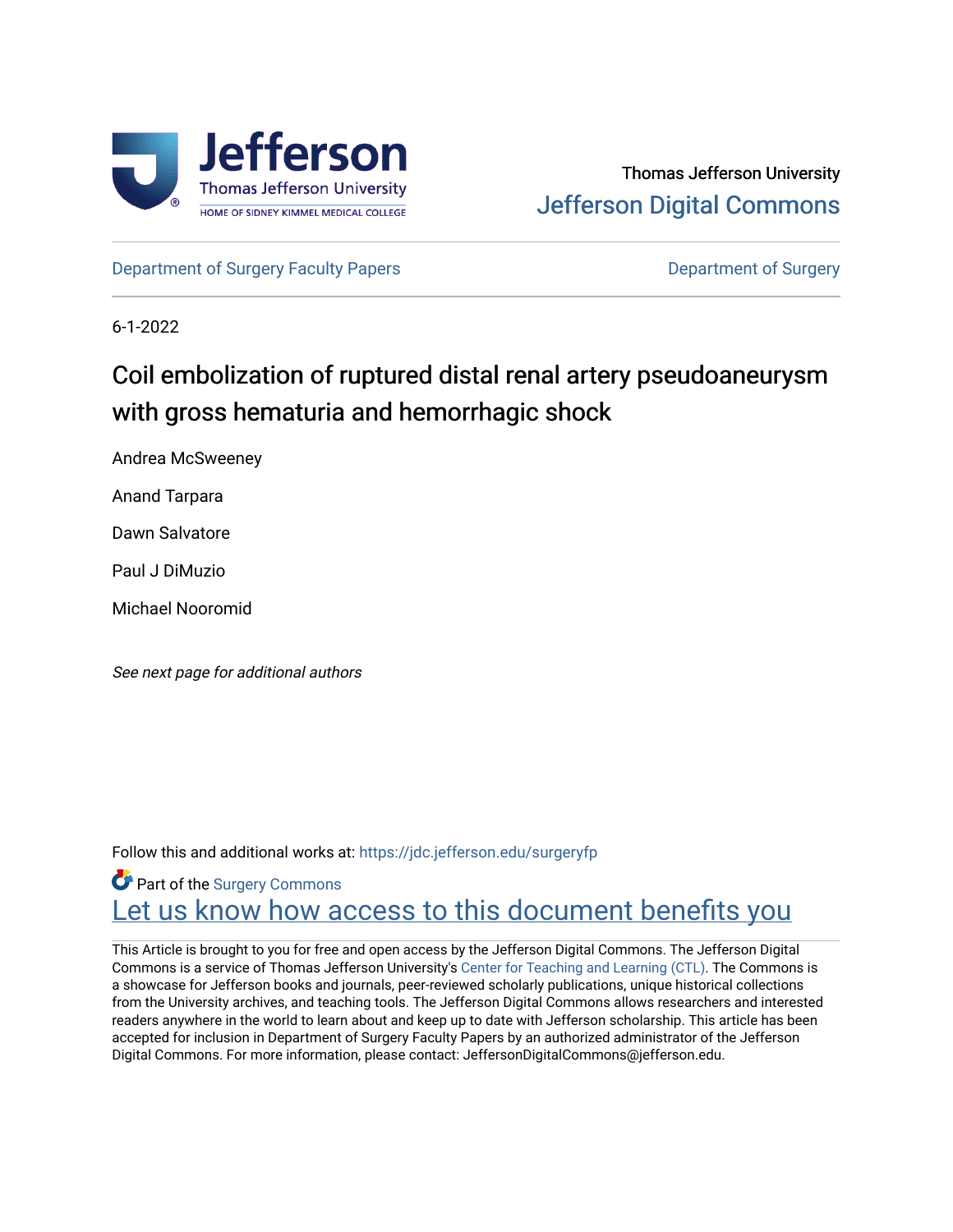### Authors

Andrea McSweeney, Anand Tarpara, Dawn Salvatore, Paul J DiMuzio, Michael Nooromid, and Babak Abai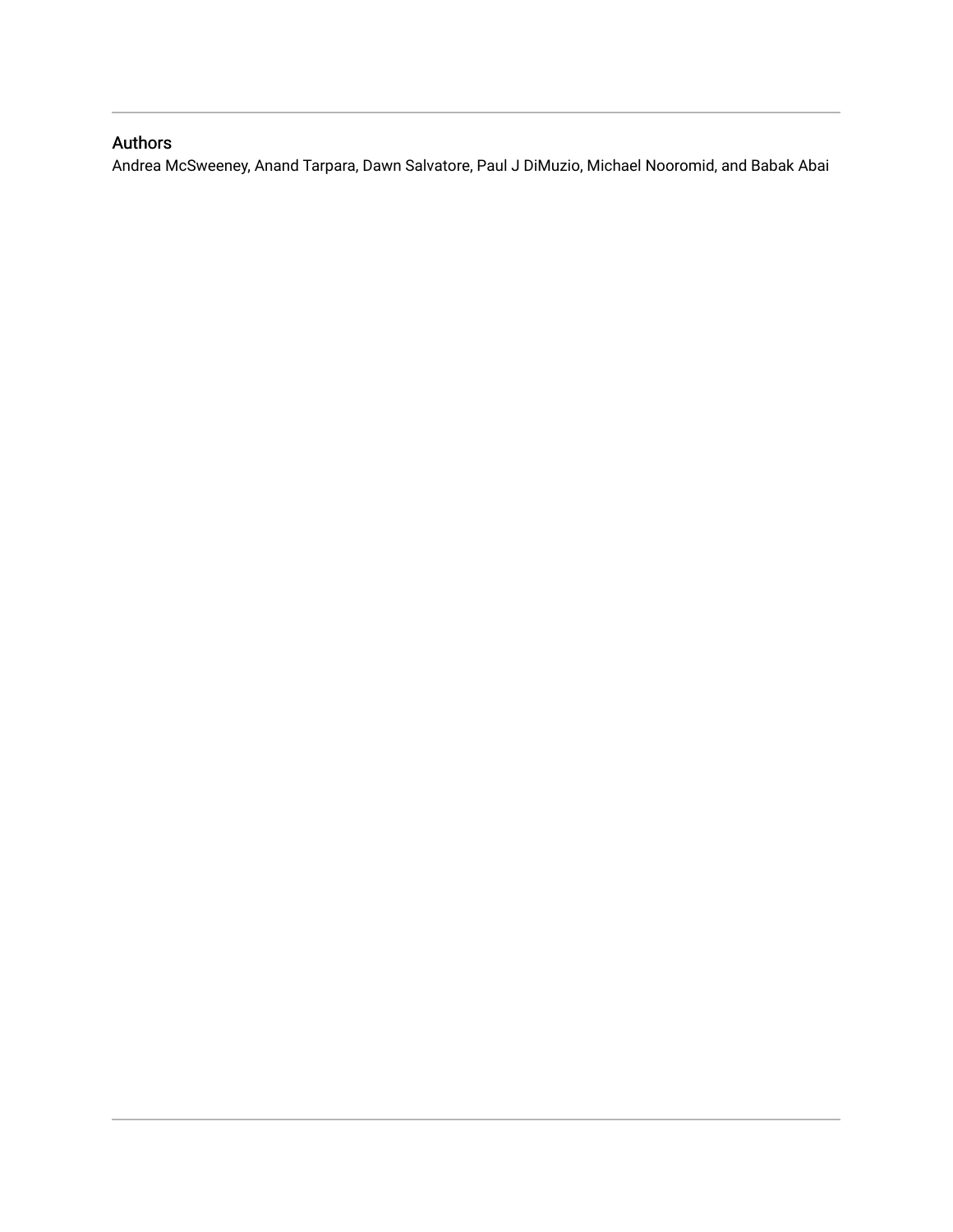### Coil embolization of ruptured distal renal artery pseudoaneurysm with gross hematuria and hemorrhagic shock

Andrea McSweeney, BS, Anand Tarpara, MD, Dawn Salvatore, MD, Paul DiMuzio, MD, Michael Nooromid, MD, and Babak Abai, MD, Philadelphia, PA

#### ABSTRACT

Renal artery pseudoaneurysms have been infrequently reported in the literature. In the present report, we have described a case of a ruptured renal artery pseudoaneurysm requiring coil embolization. A 49-year-old man had presented to our institution with a hypertensive emergency. Computed tomography revealed a 3.4-cm right renal artery pseudoaneurysm. Nonemergent coil embolization was planned for the following day. However, he became hypotensive, exsanguinating frank blood from the urethra. An arteriogram showed extravasation of contrast into the pseudoaneurysm sac, renal pelvis, and ureter, consistent with intrarenal pseudoaneurysm rupture. We have demonstrated coil embolization as a method of repairing a ruptured renal artery pseudoaneurysm with gross hematuria. (J Vasc Surg Cases Innov Tech 2022;8:210-3.)

Keywords: Hematuria; Renal artery embolization; Renal artery pseudoaneurysm

The incidence of renal artery pseudoaneurysm is un-known, given that it is often asymptomatic.<sup>[1](#page-4-0)</sup> When symptomatic, renal artery pseudoaneurysms can result in flank pain, hematuria, perinephric hematoma, abdominal mass, and/or hypertension.<sup>[2](#page-4-1)</sup> Renal artery pseudoaneurysms are caused by iatrogenic or traumatic penetrating injuries, blunt trauma, and inflammatory disease.<sup>[3-5](#page-5-0)</sup> Pseudoaneurysms form when injury to the arterial wall has occurred, resulting in a perfused hematoma in communication with the arterial lumen. $2$  Pseudoaneurysms rupture when the hematoma dissolves and the connection between the arterial lumen and extraluminal space is reestablished.<sup>[6](#page-5-1)</sup> Treatment is critical, because a ruptured pseudoaneurysm can result in hypovolemic shock and death. $1,2,4$  $1,2,4$  $1,2,4$  $1,2,4$  $1,2,4$  The use of endovascular interventions, such as coil embolization and covered stents, has resulted in decreased morbidity and mortality compared with open surgical repair.<sup>[2](#page-4-1),[7](#page-5-3)</sup> Treatment should be pursued once a renal artery pseudoaneurysm has been identified.<sup>[6](#page-5-1)</sup>

Renal artery pseudoaneurysms resulting from renal procedures can cause delayed hematuria, which will often present days or weeks after the penetrating renal

From the Jefferson Vascular Center, Division of Vascular and Endovascular Surgery, Thomas Jefferson University, Philadelphia.

The editors and reviewers of this article have no relevant financial relationships to disclose per the Journal policy that requires reviewers to decline review of any manuscript for which they may have a conflict of interest.

 2022 The Authors. Published by Elsevier Inc. on behalf of Society for Vascular Surgery. This is an open access article under the CC BY-NC-ND license ([http://](http://creativecommons.org/licenses/by-nc-nd/4.0/) [creativecommons.org/licenses/by-nc-nd/4.0/](http://creativecommons.org/licenses/by-nc-nd/4.0/)).

<https://doi.org/10.1016/j.jvscit.2022.03.005>

artery injury.<sup>[8,](#page-5-4)[9](#page-5-5)</sup> Delayed hematuria has been defined as the occurrence of gross hematuria after hospital discharge, often within the first 1 to 3 months after sur-gery or trauma.<sup>[10-12](#page-5-6)</sup> In the present report, we have described a case of a ruptured renal artery requiring coil embolization in a patient with hemorrhagic shock. The patient provided written informed consent for the report of his case details and imaging studies.

#### CASE REPORT

The patient was a 49-year-old man with end-stage renal disease requiring hemodialysis, atrial fibrillation, coronary artery disease, and heart failure with a reduced ejection fraction (30%). He also had a complex vascular surgery history that included occluded aortobifemoral bypass, occluded femoral-femoral bypass, a patent right axillofemoral bypass, and left above-the-knee amputation. One month before the current event, he had presented to an outside hospital with acute embolic occlusion of the right renal artery. Endovascular lysis and thrombectomy were performed because he had had stage 3 chronic kidney disease and did not yet require dialysis.

However, 1 month later, his renal disease had progressed, and he presented to the same hospital with right flank pain and hematuria. A computed tomography angiogram of the abdomen and pelvis showed multiple renal infarcts and a 3.4-cm pseudoaneurysm of the right renal artery. He was transferred to our institution and admitted because of a hypertensive emergency with systolic blood pressure in the 240s. On admission, he was in atrial fibrillation, had a hemoglobin of 9 g/dL, did not have flank tenderness, and his hematuria had decreased since his initial presentation. Computed tomography demonstrated a 3.4-cm right renal artery pseudoaneurysm [\(Fig 1](#page-3-0)).

In the cardiac intensive care unit, he was hemodynamically stable and denied chest pain or shortness of breath. His physical examination did not reveal flank tenderness. Coil embolization was planned for the following day. However, he developed gross

Author conflict of interest: none.

Correspondence: Babak Abai, MD, FACS, FSVS, Jefferson Vascular Center, Division of Vascular and Endovascular Surgery, Thomas Jefferson University, 111 S 11th St, Philadelphia, PA 19107 (e-mail: [Babak.Abai@jefferson.edu](mailto:Babak.Abai@jefferson.edu)).

<sup>2468-4287</sup>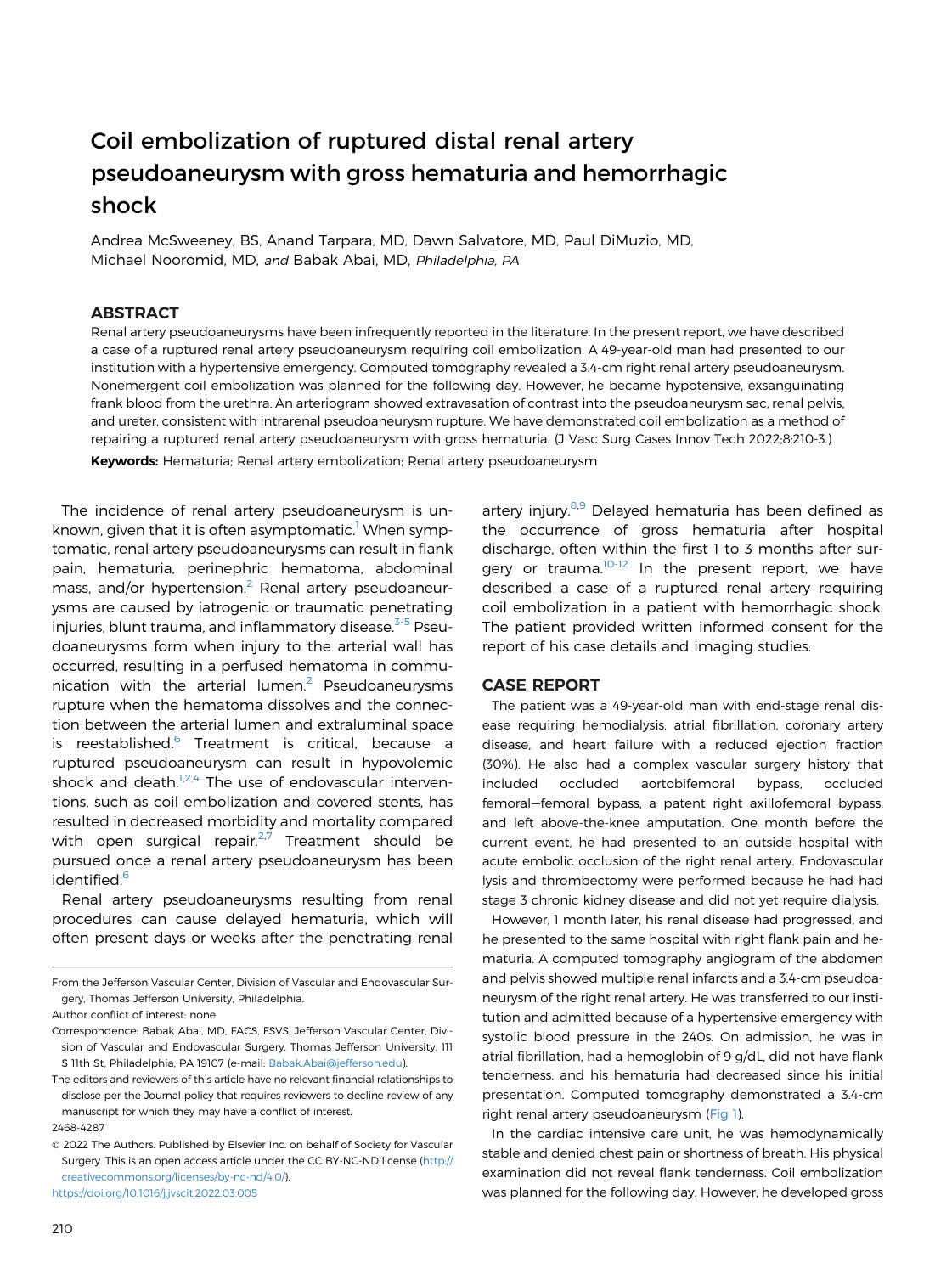hematuria, hypotension, tenderness over the abdomen, and bladder distension. A massive transfusion protocol was initiated for class 4 hemorrhagic shock with a hemoglobin of 4.3 g/dL. He was taken emergently to the operating room for coil embolization. Access was obtained through the left brachial artery, and the right renal artery was cannulated. An arteriogram of the right renal artery showed extravasation of contrast from the distal renal artery into the renal pelvis and right ureter, consistent with intrarenal pseudoaneurysm rupture ([Fig 2\)](#page-4-2).

We deployed four 14 cm  $\times$  10 mm and four 14 cm  $\times$  6 mm Nester coils (Cook Medical, Inc, Bloomington, IN) into the renal artery, starting distally and working toward the origin of the right renal artery. We performed coil embolization flush to the aorta [\(Fig 3\)](#page-4-3). With adequate resuscitation, his hemodynamics improved after embolization, and he was transferred back to the intensive care unit. His postoperative course was complicated by volume overload requiring intubation, pneumonia, right upper extremity cellulitis, and atrial fibrillation. On postoperative day 2, continuous renal replacement therapy was initiated via an internal jugular tunneled dialysis catheter. He underwent atrial fibrillation ablation via pulmonary vein isolation on postoperative day 23. The upper extremity cellulitis had likely resulted from placement of an arterial catheter and was resolved with vancomycin. He remained anuric, requiring hemodialysis, and was discharged home on postoperative day 26 with appropriate follow-up scheduled.

#### **DISCUSSION**

The incidence of renal artery pseudoaneurysms in the general population is largely unknown. The reports of cases have been rare; however, this vascular pathology can be caused by penetrating iatrogenic injuries such as percutaneous procedures and partial nephrectomy.<sup>[2](#page-4-1)</sup> Renal artery pseudoaneurysms can be found in 1% of renal transplant patients. $13$  In renal transplant patients, pseudoaneurysms can result from infection or technical failure at the site of the anastomosis. $<sup>6</sup>$  $<sup>6</sup>$  $<sup>6</sup>$  Blunt trauma is a</sup> rarer cause of renal artery pseudoaneurysms and is thought to result from stretching of the renal artery and vein or by collision of the vessel wall with the verte-bral bodies.<sup>[2,](#page-4-1)[3,](#page-5-0)[12](#page-5-8)</sup> Pseudoaneurysms can result from vasculitis caused by Behçet disease and Kawasaki disease. $4.5$  $4.5$  $4.5$ Pseudoaneurysms of the intraparenchymal vasculature can be caused by amphetamine use.<sup>[2](#page-4-1)</sup>

Spontaneous resolution of renal artery pseudoaneur-ysms is rare, and intervention should be pursued.<sup>[6](#page-5-1)</sup> Endovascular intervention is favored over open surgical intervention, because stent grafting and coil embolization have been associated with a shorter length of stay and lower rate of postoperative complications. $2,14,15$  $2,14,15$  $2,14,15$  The decision to use stent grafting or coil embolization depends on the characteristics and location of the aneurysm or pseudoaneurysm. Stenting is preferred when an adequate sealing zone is present. Coil embolization should be preferred when collateral vessels are present. Coil embolization has been associated with a shorter

<span id="page-3-0"></span>

Fig 1. Computed tomography scan showing right renal artery pseudoaneurysm (arrow) and right kidney.

length of stay and fewer postoperative complications compared with open surgery.<sup>[16](#page-5-12),[17](#page-5-13)</sup> Despite the efficacy of coil embolization, postembolization syndrome, characterized by hyperpyrexia, leukocytosis, pain, and vomiting, is a risk of treatment.<sup>[18](#page-5-14)</sup>

Some groups have used ultrasound-guided percutaneous thrombin injections to treat extrarenal pseudoaneurysms[.19](#page-5-15),[20](#page-5-16) Ultrasound-guided percutaneous thrombin injections have been recommended for hemodynamically stable patients. However, thrombin injections pose a risk of microembolization from the pseudoaneurysm, and coil embolization remains the preferred treatment option.<sup>[6](#page-5-1),[19](#page-5-15)</sup>

Adequate renal function in patients with renal artery pseudoaneurysm before and after intervention must be considered. Pseudoaneurysms of the renal vasculature can be extraparenchymal or intraparenchymal. Intraparenchymal pseudoaneurysms can present as clusters throughout the parenchyma, and coil embolization at these locations could potentially cause loss of functional renal mass.<sup>[2](#page-4-1)[,18,](#page-5-14)[21](#page-5-17)</sup> Renal function after treatment of renal artery aneurysms has been investigated. Tsilimparis et al<sup>17</sup> found a 30% reduction in the glomerular filtration rate in 9.1% of patients who had undergone endovascular repair and 12.5% of patients who had undergone open surgical repair. However, this difference was not clinically significant.<sup>[17](#page-5-13)</sup>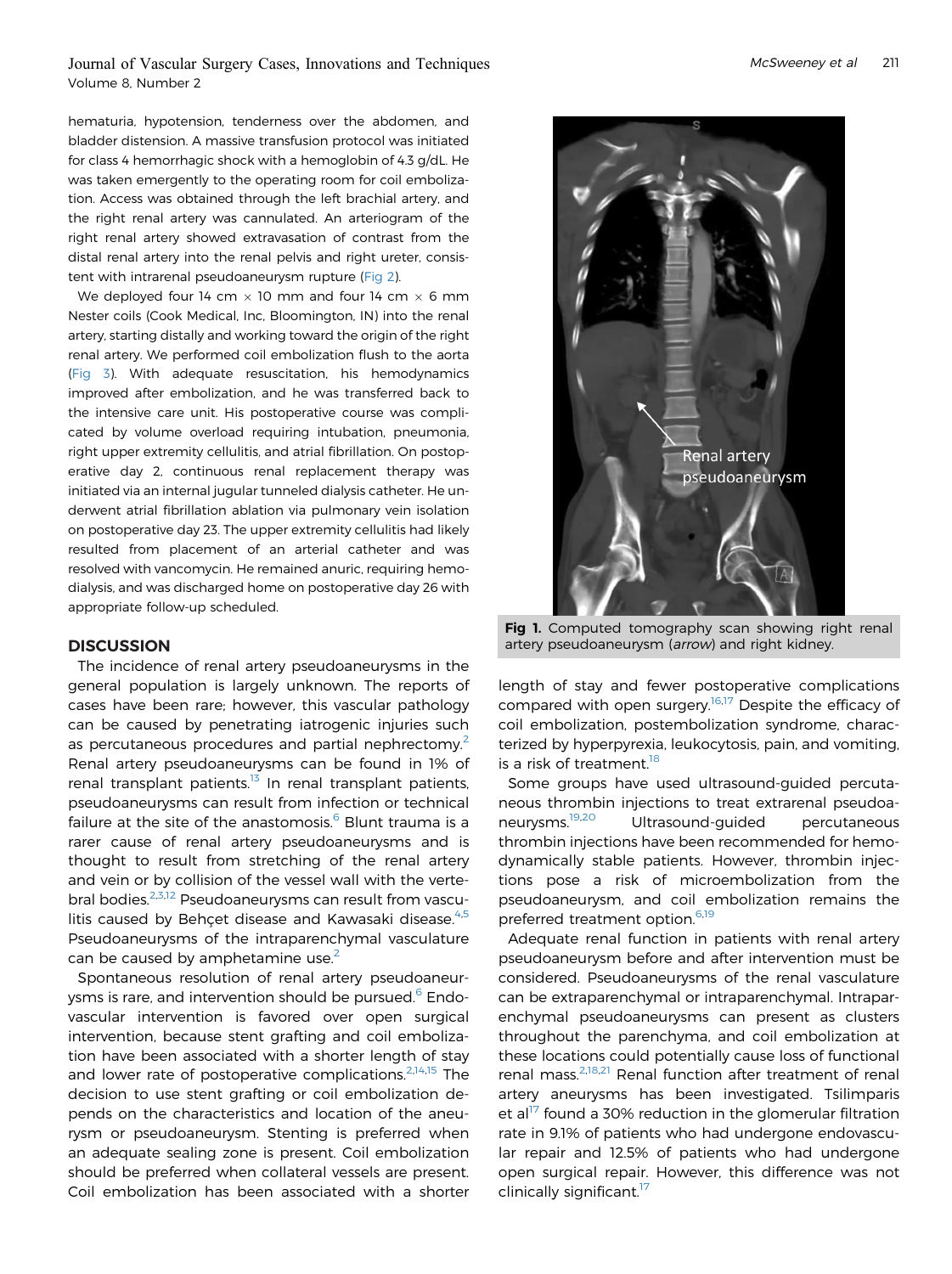<span id="page-4-2"></span>

<span id="page-4-3"></span>Fig 2. A, Arteriogram showing extravasation of contrast into the right ureter (arrow). B, Arteriogram showing contrast filling the right renal artery and extravasation of contrast into the pseudoaneurysm (arrow), renal pelvis, and right ureter (arrow).



Fig 3. Imaging study showing coil embolization of the right renal artery with four 14-cm  $\times$  10-mm and four 14-cm  $\times$  6-mm Nester coils.

Gross hematuria is a common presentation of renal artery pseudoaneurysms.<sup>[22](#page-5-18)</sup> Gross hematuria secondary to renal artery pseudoaneurysms occurs when restoration of normal hemodynamics has occurred into the pseudoaneurysm, causing erosion into the pelvicaly-ceal system.<sup>[8](#page-5-4)</sup> Gross hematuria is also a common presentation of arterial-urethral fistulas. At our institution, and in the literature, patients with gross hematuria due to iliac arterial-urethral fistulas have been successfully treated with either stent grafting or coil embolization.[23-27](#page-5-19) This highlights the utility of endovascular procedures in the treatment of vascular pathology causing gross hematuria. Our case adds to the existing literature describing iatrogenic causes of pseudoaneurysm, and our results support the efficacy of coil embolization.

#### **CONCLUSIONS**

We have described a case of renal artery pseudoaneurysm, with subsequent rupture into the renal pelvis. The present case of a patient with gross hematuria in the setting of a ruptured renal artery pseudoaneurysm has demonstrated the importance of timely intervention. Despite the efficacy of coil embolization as a treatment of renal artery pseudoaneurysms, the risk of the loss of kidney function should be considered if the patient does not already require hemodialysis.

#### <span id="page-4-0"></span>**REFERENCES**

- 1. [Dulabon LM, Singh A, Vogel F, Moinzadeh A. Intrarenal pseudoa](http://refhub.elsevier.com/S2468-4287(22)00037-5/sref1)[neurysm presenting with microscopic hematuria and right](http://refhub.elsevier.com/S2468-4287(22)00037-5/sref1) flank [pain. Can J Urol 2007;14:3588-91](http://refhub.elsevier.com/S2468-4287(22)00037-5/sref1).
- <span id="page-4-1"></span>2. [Cura M, Elmerhi F, Bugnogne A, Palacios R, Suri R, Dalsaso T. Renal](http://refhub.elsevier.com/S2468-4287(22)00037-5/sref2) [aneurysms and pseudoaneurysms. Clin Imaging 2011;35:29-41.](http://refhub.elsevier.com/S2468-4287(22)00037-5/sref2)